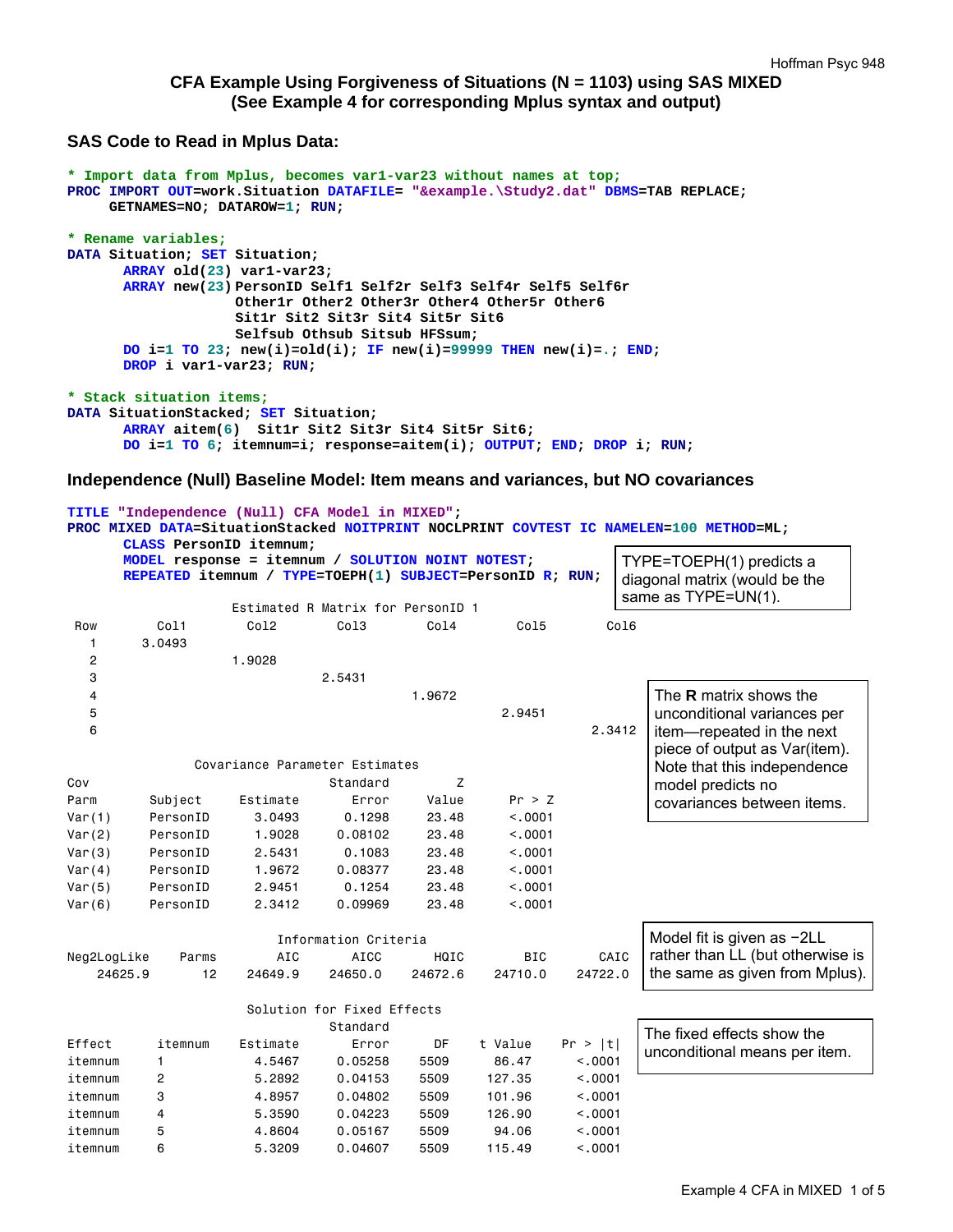#### Hoffman Psyc 948

### **Saturated (Unstructured) Baseline Model: Item means, variances, and covariances in original data**

|                      |          | TITLE "Saturated (Unstructured) CFA Model in MIXED";<br>CLASS PersonID itemnum;                                   |                                        |         |            |         | PROC MIXED DATA=SituationStacked NOITPRINT NOCLPRINT COVTEST IC NAMELEN=100 METHOD=ML;  |
|----------------------|----------|-------------------------------------------------------------------------------------------------------------------|----------------------------------------|---------|------------|---------|-----------------------------------------------------------------------------------------|
|                      |          | MODEL response = itemnum / SOLUTION NOINT NOTEST;<br>REPEATED itemnum / TYPE=UN(6) SUBJECT=PersonID R RCORR; RUN; |                                        |         |            |         | TYPE=UN(6) predicts a fully-<br>estimated matrix without any<br>constraints whatsoever. |
|                      |          |                                                                                                                   | Estimated R Matrix for PersonID 1      |         |            |         |                                                                                         |
| Row                  | Col1     | Co12                                                                                                              | Co13                                   | Co14    | Col5       | Col6    |                                                                                         |
| 1                    | 3.0493   | 0.5772                                                                                                            | 1.8022                                 | 0.7339  | 1.3583     | 0.7946  | The <b>R</b> matrix shows the                                                           |
| 2                    | 0.5772   | 1.9028                                                                                                            | 0.6974                                 | 1.1029  | 0.6043     | 0.9652  | unconditional variances and                                                             |
| 3                    | 1.8022   | 0.6974                                                                                                            | 2.5431                                 | 0.8244  | 1.3191     | 0.8676  | covariances for the items.                                                              |
| 4                    | 0.7339   | 1.1029                                                                                                            | 0.8244                                 | 1.9672  | 0.6947     | 0.9618  |                                                                                         |
| 5                    | 1.3583   | 0.6043                                                                                                            | 1.3191                                 | 0.6947  | 2.9451     | 0.7982  | <b>RCORR</b> is the unconditional                                                       |
| 6                    | 0.7946   | 0.9652                                                                                                            | 0.8676                                 | 0.9618  | 0.7982     | 2.3412  | correlation matrix.                                                                     |
|                      |          | Estimated R Correlation Matrix for PersonID 1                                                                     |                                        |         |            |         | Note THIS IS THE DATA-                                                                  |
| Row                  | Col1     | Col <sub>2</sub>                                                                                                  | Co13                                   | Col4    | Col5       | Col6    | the only discrepancies you'd                                                            |
| 1                    | 1.0000   | 0.2396                                                                                                            | 0.6472                                 | 0.2997  | 0.4533     | 0.2974  | see relative to descriptive                                                             |
| 2                    | 0.2396   | 1.0000                                                                                                            | 0.3170                                 | 0.5700  | 0.2553     | 0.4573  | statistics would be from                                                                |
| 3                    | 0.6472   | 0.3170                                                                                                            | 1.0000                                 | 0.3686  | 0.4820     | 0.3555  | missing data, as these are ML                                                           |
| 4                    | 0.2997   | 0.5700                                                                                                            | 0.3686                                 | 1.0000  | 0.2886     | 0.4482  | estimates (that assume MAR                                                              |
| 5                    | 0.4533   | 0.2553                                                                                                            | 0.4820                                 | 0.2886  | 1.0000     | 0.3040  | rather than MCAR as in                                                                  |
| 6                    | 0.2974   | 0.4573                                                                                                            | 0.3555                                 | 0.4482  | 0.3040     | 1.0000  | listwise deletion).                                                                     |
|                      |          | Covariance Parameter Estimates                                                                                    |                                        |         |            |         |                                                                                         |
|                      |          |                                                                                                                   | Standard                               | Z       |            |         |                                                                                         |
| Cov Parm             | Subject  | Estimate                                                                                                          | Error                                  | Value   | Pr Z       |         |                                                                                         |
| UN(1,1)              | PersonID | 3.0493                                                                                                            | 0.1298                                 | 23.48   | < .0001    |         |                                                                                         |
| UN(2,1)              | PersonID | 0.5772                                                                                                            | 0.07458                                | 7.74    | < .0001    |         |                                                                                         |
| UN(2, 2)             | PersonID | 1.9028                                                                                                            | 0.08102                                | 23.48   | < 0001     |         |                                                                                         |
| UN(3,1)              | PersonID | 1.8022                                                                                                            | 0.09988                                | 18.04   | < .0001    |         |                                                                                         |
| UN(3, 2)             | PersonID | 0.6974                                                                                                            | 0.06948                                | 10.04   | < 0001     |         |                                                                                         |
| UN(3,3)              | PersonID | 2.5431                                                                                                            | 0.1083                                 | 23.48   | < 0001     |         |                                                                                         |
| UN(4,1)              | PersonID | 0.7339                                                                                                            | 0.07699                                | 9.53    | < 0001     |         |                                                                                         |
| UN(4, 2)             | PersonID | 1.1029                                                                                                            | 0.06705                                | 16.45   | < .0001    |         |                                                                                         |
| UN(4,3)              | PersonID | 0.8244                                                                                                            | 0.07178                                | 11.49   | < .0001    |         |                                                                                         |
| UN(4, 4)             | PersonID | 1.9672                                                                                                            | 0.08377                                | 23.48   | < 0001     |         |                                                                                         |
| UN(5,1)              | PersonID | 1.3583                                                                                                            | 0.09907                                | 13.71   | < 0001     |         |                                                                                         |
| UN(5, 2)             | PersonID | 0.6043                                                                                                            | 0.07356                                | 8.21    | < .0001    |         |                                                                                         |
| UN(5,3)              | PersonID | 1.3191                                                                                                            | 0.09148                                | 14.42   | < 0001     |         |                                                                                         |
| UN(5, 4)             | PersonID | 0.6947                                                                                                            | 0.07543                                | 9.21    | < 0001     |         |                                                                                         |
| UN(5, 5)             | PersonID | 2.9451                                                                                                            | 0.1254                                 | 23.48   | < .0001    |         |                                                                                         |
| UN(6, 1)             | PersonID | 0.7946                                                                                                            | 0.08393                                | 9.47    | < .0001    |         |                                                                                         |
| UN(6, 2)             | PersonID | 0.9652                                                                                                            | 0.06988                                | 13.81   | < .0001    |         |                                                                                         |
| UN(6,3)              | PersonID | 0.8676                                                                                                            | 0.07798                                | 11.13   | < .0001    |         |                                                                                         |
| UN(6, 4)             | PersonID | 0.9618                                                                                                            | 0.07081                                | 13.58   | < .0001    |         |                                                                                         |
|                      | PersonID | 0.7982                                                                                                            | 0.08264                                | 9.66    | < 0001     |         |                                                                                         |
| UN(6, 5)<br>UN(6, 6) | PersonID | 2.3412                                                                                                            | 0.09969                                | 23.48   | < 0001     |         |                                                                                         |
|                      |          |                                                                                                                   | Information Criteria                   |         |            |         |                                                                                         |
| Neg2LogLike          | Parms    | AIC                                                                                                               | AICC                                   | HQIC    | <b>BIC</b> | CAIC    |                                                                                         |
| 22644.9              |          |                                                                                                                   |                                        |         | 22834.0    | 22861.0 |                                                                                         |
|                      | 27       | 22698.9                                                                                                           | 22699.1                                | 22750.0 |            |         |                                                                                         |
|                      |          |                                                                                                                   | Solution for Fixed Effects<br>Standard |         |            |         |                                                                                         |
| Effect               | itemnum  | Estimate                                                                                                          | Error                                  | DF      | t Value    | Pr >  t |                                                                                         |
| itemnum              | 1        | 4.5467                                                                                                            | 0.05258                                | 5509    | 86.47      | < .0001 |                                                                                         |
| itemnum              | 2        | 5.2892                                                                                                            | 0.04153                                | 5509    | 127.35     | < .0001 | The fixed effects again show the                                                        |
| itemnum              | 3        | 4.8957                                                                                                            | 0.04802                                | 5509    | 101.96     | < .0001 | unconditional means per item.                                                           |
| itemnum              | 4        | 5.3590                                                                                                            | 0.04223                                | 5509    | 126.90     | < .0001 |                                                                                         |
| itemnum              | 5        | 4.8604                                                                                                            | 0.05167                                | 5509    | 94.06      | < .0001 |                                                                                         |
| itemnum              | 6        | 5.3209                                                                                                            | 0.04607                                | 5509    | 115.49     | < .0001 |                                                                                         |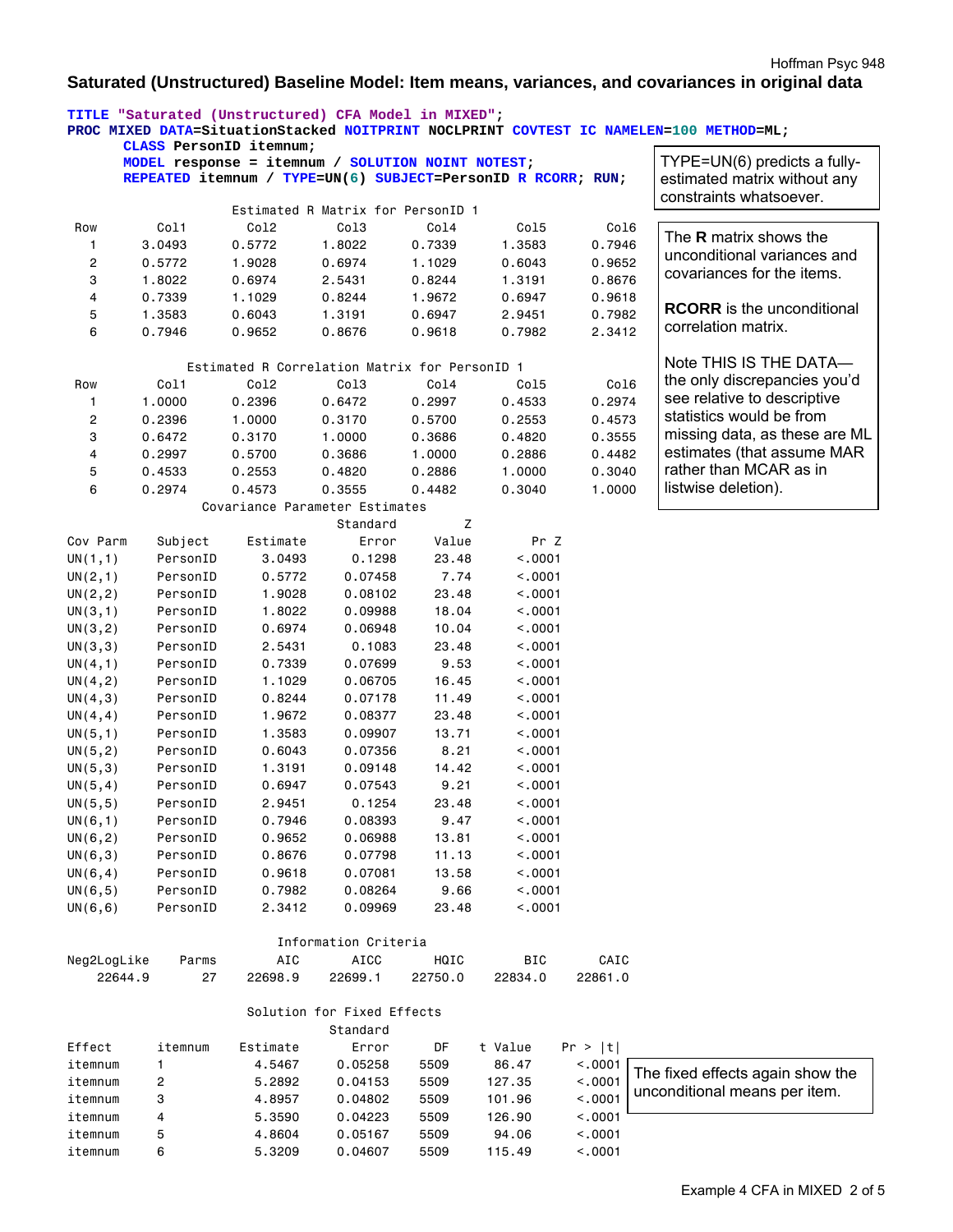# **Model 1. Fully Z-Scored Factor Model Identification (Factor Variance = 1, Factor Mean = 0, All Loadings and Intercepts Estimated)**

|             | TITLE "Single-Factor CFA Model (Factor Variance=1, Factor Mean=0) in MIXED";<br>CLASS PersonID itemnum; |                                               |                                        |                                   |         |         | PROC MIXED DATA=SituationStacked NOITPRINT NOCLPRINT COVTEST IC NAMELEN=100 METHOD=ML; |
|-------------|---------------------------------------------------------------------------------------------------------|-----------------------------------------------|----------------------------------------|-----------------------------------|---------|---------|----------------------------------------------------------------------------------------|
|             | MODEL response = itemnum / SOLUTION NOINT NOTEST;                                                       |                                               |                                        | TYPE=FA(1) creates the covariance |         |         |                                                                                        |
|             | REPEATED itemnum / TYPE=FA(1) SUBJECT=PersonID R RCORR;                                                 |                                               |                                        |                                   |         |         | matrix that would be predicted by a                                                    |
| RUN:        |                                                                                                         |                                               |                                        |                                   |         |         | single-factor model.                                                                   |
|             |                                                                                                         |                                               | Estimated R Matrix for PersonID 1      |                                   |         |         |                                                                                        |
| Row         | Col1                                                                                                    | Co12                                          | Col <sub>3</sub>                       | Col4                              | Col5    | Col6    |                                                                                        |
| 1           | 3.0493                                                                                                  | 0.8670                                        | 1.5313                                 | 0.9682                            | 1.2626  | 1.0108  | The R matrix shows the                                                                 |
| 2           | 0.8670                                                                                                  | 1.9028                                        | 0.8716                                 | 0.5511                            | 0.7187  | 0.5753  | predicted variances and                                                                |
| 3           | 1.5313                                                                                                  | 0.8716                                        | 2.5431                                 | 0.9733                            | 1.2692  | 1.0161  | covariances for the items.                                                             |
| 4           | 0.9682                                                                                                  | 0.5511                                        | 0.9733                                 | 1.9672                            | 0.8025  | 0.6424  |                                                                                        |
| 5           | 1.2626                                                                                                  | 0.7187                                        | 1.2692                                 | 0.8025                            | 2.9451  | 0.8378  | <b>RCORR</b> is the single-factor                                                      |
| 6           | 1.0108                                                                                                  | 0.5753                                        | 1.0161                                 | 0.6424                            | 0.8378  | 2.3412  | predicted correlation matrix.                                                          |
|             |                                                                                                         |                                               |                                        |                                   |         |         |                                                                                        |
|             |                                                                                                         | Estimated R Correlation Matrix for PersonID 1 |                                        |                                   |         |         | THIS IS NO LONGER THE                                                                  |
| Row         | Col1                                                                                                    | Co12                                          | Col3                                   | Co14                              | Col5    | Co16    | DATA. So the objective is to                                                           |
| 1           | 1.0000                                                                                                  | 0.3600                                        | 0.5499                                 | 0.3953                            | 0.4213  | 0.3783  | see how close this predicted                                                           |
| 2           | 0.3600                                                                                                  | 1.0000                                        | 0.3962                                 | 0.2848                            | 0.3036  | 0.2726  | covariance matrix is from the                                                          |
| 3           | 0.5499                                                                                                  | 0.3962                                        | 1.0000                                 | 0.4351                            | 0.4638  | 0.4164  | one given by the saturated                                                             |
| 4           | 0.3953                                                                                                  | 0.2848                                        | 0.4351                                 | 1.0000                            | 0.3334  | 0.2994  | model (which was the data).                                                            |
| 5           | 0.4213                                                                                                  | 0.3036                                        | 0.4638                                 | 0.3334                            | 1.0000  | 0.3191  |                                                                                        |
| 6           | 0.3783                                                                                                  | 0.2726                                        | 0.4164                                 | 0.2994                            | 0.3191  | 1.0000  |                                                                                        |
|             |                                                                                                         | Covariance Parameter Estimates                |                                        |                                   |         |         |                                                                                        |
|             |                                                                                                         |                                               | Standard                               | Z                                 |         |         |                                                                                        |
| Cov Parm    | Subject                                                                                                 | Estimate                                      | Error                                  | Value                             | Pr Z    |         | The FA(item) terms are the item residual                                               |
|             |                                                                                                         |                                               |                                        |                                   |         |         | variances. The FA(item, factor) terms are                                              |
| FA(1)       | PersonID                                                                                                | 1.5259                                        | 0.09440                                | 16.16                             | < .0001 |         | the item factor loadings.                                                              |
| FA(2)       | PersonID                                                                                                | 1.4093                                        | 0.07096                                | 19.86                             | < .0001 |         |                                                                                        |
| FA(3)       | PersonID                                                                                                | 1.0038                                        | 0.07755                                | 12.94                             | < .0001 |         | So the total variance per item is given by:                                            |
| FA(4)       | PersonID                                                                                                | 1.3518                                        | 0.07071                                | 19.12                             | < .0001 |         | loading <sup>2</sup> (1) + error variance, as shown in                                 |
| FA(5)       | PersonID                                                                                                | 1.8986                                        | 0.09312                                | 20.39                             | < .0001 |         | the <b>R</b> matrix above.                                                             |
| FA(6)       | PersonID                                                                                                | 1.6706                                        | 0.08330                                | 20.05                             | < .0001 |         |                                                                                        |
| FA(1,1)     | PersonID                                                                                                | 1.2342                                        | 0.05332                                | 23.15                             | < .0001 |         | Item $1 = 1.2342^2 + 1.5259 = 3.0493$                                                  |
| FA(2,1)     | PersonID                                                                                                | 0.7025                                        | 0.04720                                | 14.88                             | < .0001 |         |                                                                                        |
| FA(3,1)     | PersonID                                                                                                | 1.2407                                        | 0.04783                                | 25.94                             | < .0001 |         | The covariance between items is given                                                  |
| FA(4,1)     | PersonID                                                                                                | 0.7845                                        | 0.04679                                | 16.76                             | < .0001 |         | by their loadings multiplied together.                                                 |
| FA(5,1)     | PersonID                                                                                                | 1.0230                                        | 0.05202                                | 19.67                             | < .0001 |         |                                                                                        |
| FA(6,1)     | PersonID                                                                                                | 0.8190                                        | 0.05019                                | 16.32                             | < .0001 |         | Item 1 and 2 cov = $1.2342*0.7025$ =                                                   |
|             |                                                                                                         |                                               |                                        |                                   |         | 0.8670  |                                                                                        |
|             |                                                                                                         |                                               | Information Criteria                   |                                   |         |         |                                                                                        |
| Neg2LogLike | Parms                                                                                                   | AIC                                           | AICC                                   | HQIC                              | BIC     | CAIC    |                                                                                        |
| 23072.8     | 18                                                                                                      | 23108.8                                       | 23108.9                                | 23142.9                           | 23198.9 | 23216.9 |                                                                                        |
|             |                                                                                                         |                                               | Solution for Fixed Effects<br>Standard |                                   |         |         |                                                                                        |
| Effect      | itemnum                                                                                                 | Estimate                                      | Error                                  | DF                                | t Value | Pr >  t |                                                                                        |
| itemnum     | 1                                                                                                       | 4.5467                                        | 0.05258                                | 5509                              | 86.47   | < .0001 | The fixed effects now show the                                                         |
| itemnum     | $\overline{\mathbf{c}}$                                                                                 | 5.2892                                        | 0.04153                                | 5509                              | 127.35  | < .0001 | intercepts per item conditional on                                                     |
| itemnum     | 3                                                                                                       | 4.8957                                        | 0.04802                                | 5509                              | 101.96  | < .0001 | $factor = 0$ (which then are equal                                                     |
| itemnum     | 4                                                                                                       | 5.3590                                        | 0.04223                                | 5509                              | 126.90  | < .0001 | to the original item means).                                                           |
| itemnum     | 5                                                                                                       | 4.8604                                        | 0.05167                                | 5509                              | 94.06   | < .0001 |                                                                                        |
| itemnum     | 6                                                                                                       | 5.3209                                        | 0.04607                                | 5509                              | 115.49  | < .0001 |                                                                                        |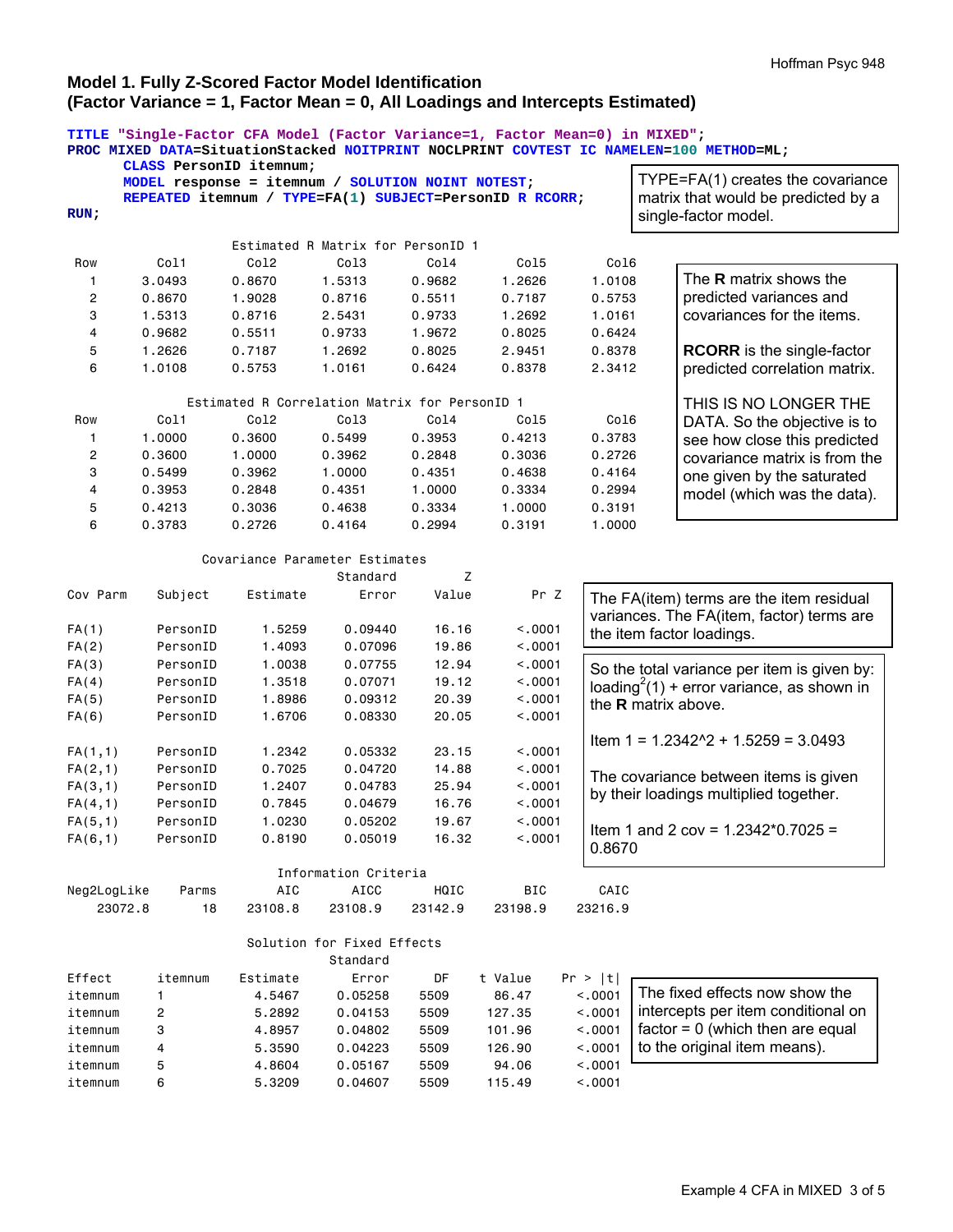# **Tau-Equivalent Items Single-Factor Model with Marker Item Factor Model Identification (Factor Variance = ?, Factor Mean = 0, All Loadings Equal at 1)**

**TITLE "Tau-Equivalent Items Single-Factor CFA Model (Factor Variance=1, Factor Mean=0) in MIXED"; PROC MIXED DATA=SituationStacked NOITPRINT NOCLPRINT COVTEST IC NAMELEN=100 METHOD=ML;** 

|                | CLASS PersonID itemnum;                                   |                                               |                                   |         |            |         |                                           |
|----------------|-----------------------------------------------------------|-----------------------------------------------|-----------------------------------|---------|------------|---------|-------------------------------------------|
|                | MODEL response = itemnum / SOLUTION NOINT NOTEST;         |                                               |                                   |         |            |         | A random intercept creates a constant     |
|                | RANDOM INTERCEPT / TYPE=UN SUBJECT=PersonID               |                                               |                                   |         | G V VCORR; |         | source of covariance across all items.    |
|                | REPEATED itemnum / TYPE=TOEPH(1) SUBJECT=PersonID R; RUN; |                                               |                                   |         |            |         |                                           |
|                |                                                           |                                               | Estimated R Matrix for PersonID 1 |         |            |         | The <b>R</b> matrix shows the item        |
| Row            | Col1                                                      | Co12                                          | Col3                              | Col4    | Col5       | Col6    | residual variances.                       |
| 1              | 2.0017                                                    |                                               |                                   |         |            |         |                                           |
| 2              |                                                           | 1.1357                                        |                                   |         |            |         | The G matrix shows the                    |
| 3              |                                                           |                                               | 1.4550                            |         |            |         | variance due to the factor for            |
| 4              |                                                           |                                               |                                   | 1.0866  |            |         | all items.                                |
| 5              |                                                           |                                               |                                   |         | 2.0552     |         |                                           |
| 6              |                                                           |                                               |                                   |         |            | 1.4565  |                                           |
|                | Estimated G Matrix                                        |                                               |                                   |         |            |         | V is the predicted covariance             |
|                |                                                           | Person                                        |                                   |         |            |         | matrix from putting <b>G</b> and <b>R</b> |
| Row            | Effect                                                    | ID                                            | Col1                              |         |            |         | back together, and VCORR is               |
| 1              | Intercept                                                 | 1                                             | 0.9127                            |         |            |         | the predicted correlation                 |
|                |                                                           |                                               | Estimated V Matrix for PersonID 1 |         |            |         | matrix.                                   |
| Row            | Col1                                                      | Co12                                          | Col3                              | Col4    | Col5       | Col6    |                                           |
| 1              | 2.9143                                                    | 0.9127                                        | 0.9127                            | 0.9127  | 0.9127     | 0.9127  |                                           |
| $\overline{c}$ | 0.9127                                                    | 2.0483                                        | 0.9127                            | 0.9127  | 0.9127     | 0.9127  |                                           |
| 3              | 0.9127                                                    | 0.9127                                        | 2.3677                            | 0.9127  | 0.9127     | 0.9127  |                                           |
| 4              | 0.9127                                                    | 0.9127                                        | 0.9127                            | 1.9993  | 0.9127     | 0.9127  |                                           |
| 5              | 0.9127                                                    | 0.9127                                        | 0.9127                            | 0.9127  | 2.9679     | 0.9127  |                                           |
| 6              | 0.9127                                                    | 0.9127                                        | 0.9127                            | 0.9127  | 0.9127     | 2.3691  |                                           |
|                |                                                           | Estimated V Correlation Matrix for PersonID 1 |                                   |         |            |         |                                           |
|                |                                                           |                                               |                                   |         |            |         |                                           |
| Row            | Col1                                                      | Col <sub>2</sub>                              | Col3                              | Col4    | Col5       | Col6    |                                           |
| 1              | 1.0000                                                    | 0.3735                                        | 0.3474                            | 0.3781  | 0.3103     | 0.3473  |                                           |
| 2              | 0.3735                                                    | 1.0000                                        | 0.4144                            | 0.4510  | 0.3702     | 0.4143  |                                           |
| 3              | 0.3474                                                    | 0.4144                                        | 1.0000                            | 0.4195  | 0.3443     | 0.3853  |                                           |
| 4              | 0.3781                                                    | 0.4510                                        | 0.4195                            | 1.0000  | 0.3747     | 0.4194  |                                           |
| 5              | 0.3103                                                    | 0.3702                                        | 0.3443                            | 0.3747  | 1.0000     | 0.3442  |                                           |
| 6              | 0.3473                                                    | 0.4143                                        | 0.3853                            | 0.4194  | 0.3442     | 1.0000  |                                           |
|                |                                                           | Covariance Parameter Estimates                |                                   |         |            |         |                                           |
|                |                                                           |                                               | Standard                          | Ζ       |            |         |                                           |
| Cov Parm       | Subject                                                   | Estimate                                      | Error                             | Value   | Pr > Z     |         |                                           |
|                | PersonID                                                  |                                               |                                   | 18.48   |            |         |                                           |
| UN(1,1)        | PersonID                                                  | 0.9127                                        | 0.04938                           | 20.82   | < .0001    |         |                                           |
| Var(1)         |                                                           | 2.0017                                        | 0.09613                           |         | < .0001    |         |                                           |
| Var(2)         | PersonID                                                  | 1.1357                                        | 0.05929                           | 19.15   | < .0001    |         |                                           |
| Var(3)         | PersonID                                                  | 1.4550                                        | 0.07304                           | 19.92   | < 0.001    |         |                                           |
| Var(4)         | PersonID                                                  | 1.0866                                        | 0.05703                           | 19.05   | < .0001    |         |                                           |
| Var(5)         | PersonID                                                  | 2.0552                                        | 0.09729                           | 21.13   | < .0001    |         |                                           |
| Var(6)         | PersonID                                                  | 1.4565                                        | 0.07161                           | 20.34   | < .0001    |         |                                           |
|                |                                                           |                                               | Information Criteria              |         |            |         |                                           |
| Neg2LogLike    | Parms                                                     | AIC                                           | <b>AICC</b>                       | HQIC    | BIC        | CAIC    |                                           |
| 23131.1        | 13                                                        | 23157.1                                       | 23157.1                           | 23181.7 | 23222.2    | 23235.2 |                                           |
|                |                                                           |                                               |                                   |         |            |         |                                           |
|                |                                                           |                                               | Solution for Fixed Effects        |         |            |         |                                           |
|                |                                                           |                                               | Standard                          |         |            |         |                                           |
| Effect         | itemnum                                                   | Estimate                                      | Error                             | DF      | t Value    | Pr >  t |                                           |
| itemnum        | 1                                                         | 4.5467                                        | 0.05140                           | 5510    | 88.45      | < .0001 | The fixed effects still show the          |
| itemnum        | 2                                                         | 5.2892                                        | 0.04309                           | 5510    | 122.74     | < .0001 |                                           |
| itemnum        | 3                                                         | 4.8957                                        | 0.04633                           | 5510    | 105.67     | < .0001 | intercepts per item conditional on        |
| itemnum        | 4                                                         | 5.3590                                        | 0.04257                           | 5510    | 125.87     | < .0001 | $factor = 0$ (which then are equal        |
| itemnum        | 5                                                         | 4.8604                                        | 0.05187                           | 5510    | 93.70      | < .0001 | to the original item means).              |
| itemnum        | 6                                                         | 5.3209                                        | 0.04635                           | 5510    | 114.81     | < .0001 |                                           |